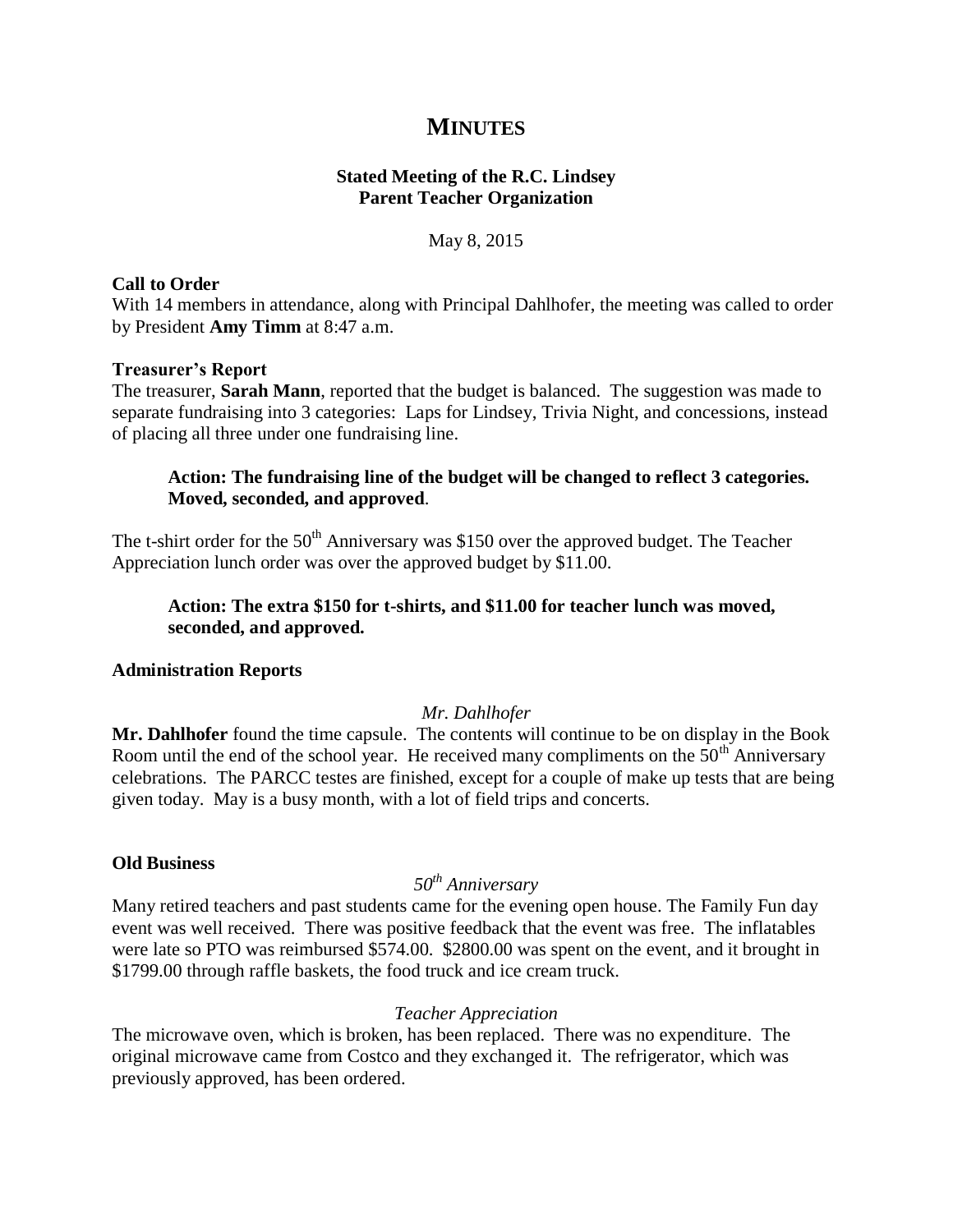#### **New Business**

# *Teacher Requests*

**Mr. Croff** requested \$155.93 for owl pellets for the  $4<sup>th</sup>$  grade to dissect. Sarah Mann suggests the expenditure be added into next years budget since PTO pays for the owl pellets every year.

# **Action: A motion was made, seconded and approved that \$155.93 be spent on owl pellets for the 4th grade.**

### *Audit Committee*

Andrea Milnar, Misty Caudill, and Mette Douglas volunteered to be on the audit committee. They will meet at the beginning of August.

#### *Spirit Week*

Mr. Dahlhofer has approved Spirit Week. The students will have a different way of dressing every day. On Friday, students can buy a ticket for \$1.00, to try for a chance to pie a teacher in the face

### *Field Day*

PTO provides pizza, chips, water and a popsicle. Room Parents need to have 4 volunteers from their classroom to help run the events and chaperone the students.

### *Golf Outing*

The Golf Outing has been cancelled. There are prizes that we will need to give out in the fall.

#### *August Expenditures*

**Action: A motion was made, seconded, and approved for the following expenditures in August: 1. Teacher Grants. 2. Ice cream social. 3. Convocation day breakfast. 4. Mr. Dahlhofer's grant. 5. Teacher breakfast the first week of school.** 

#### *Teacher Gifts*

**Action: A motion was made, seconded, and approved for \$300 to spend on a retirement gift for Mr. Rico and \$50.00 for a teacher who is RIFFED**.

#### *Committee Chairs*

Committee chairs are needed for the Refreshment committee and the Website committee.

# *50th Anniversary picture*

Dave Eggert from NeoPro Imaging is donating 400 pictures to be given to all the students.

### **Announcements**

Box tops collection is going through next week.

Next school year PTO meeting are moving to Mondays at 8:45 am.